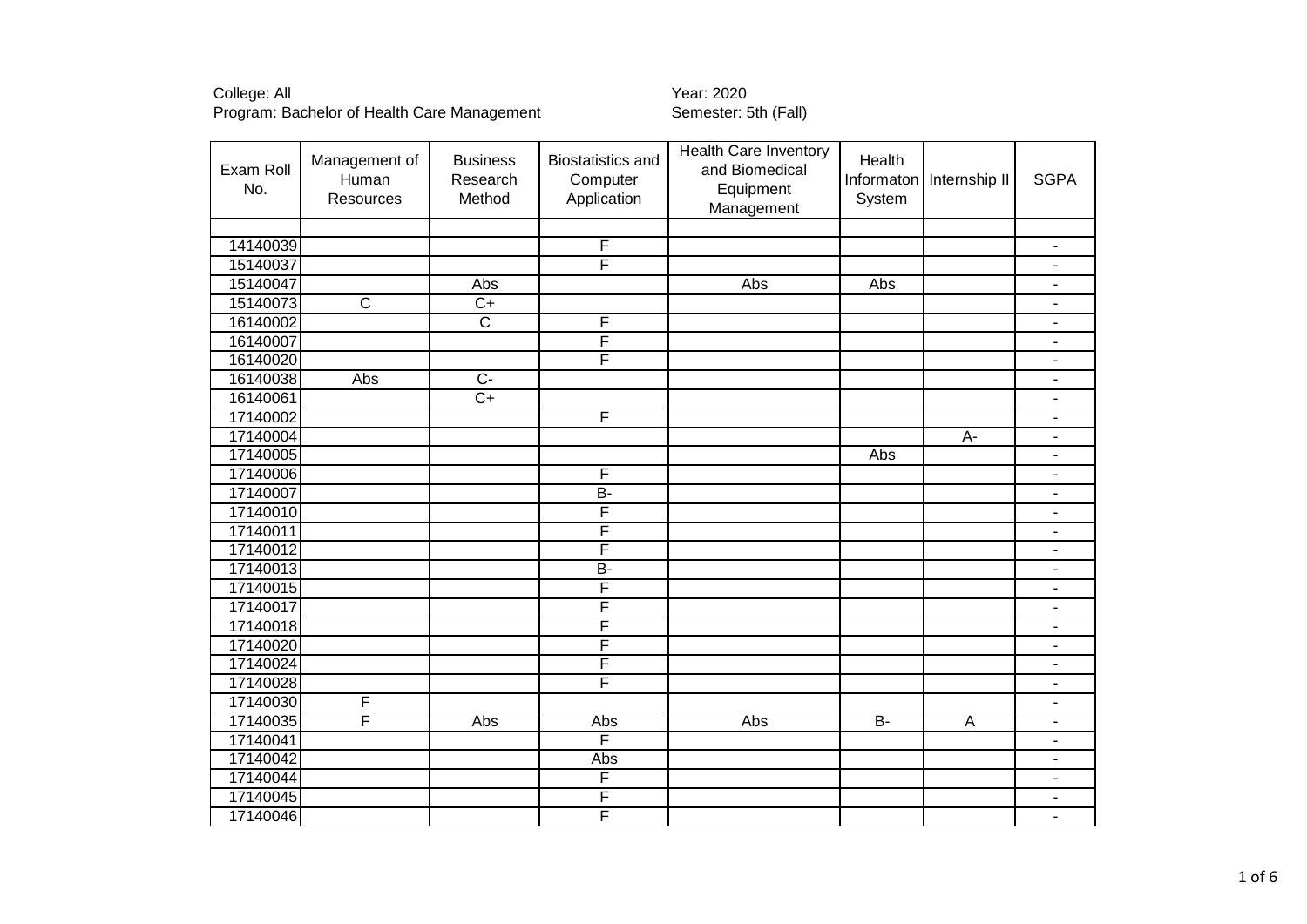| Exam Roll<br>No. | Management of<br>Human<br><b>Resources</b> | <b>Business</b><br>Research<br>Method | <b>Biostatistics and</b><br>Computer<br>Application | <b>Health Care Inventory</b><br>and Biomedical<br>Equipment<br>Management | Health<br>Informaton<br>System | Internship II  | <b>SGPA</b>              |
|------------------|--------------------------------------------|---------------------------------------|-----------------------------------------------------|---------------------------------------------------------------------------|--------------------------------|----------------|--------------------------|
|                  |                                            |                                       |                                                     |                                                                           |                                |                |                          |
| 17140049         |                                            | $\overline{C}$                        |                                                     | B                                                                         |                                |                | $\blacksquare$           |
| 17140050         |                                            | $B+$                                  |                                                     | $\overline{\mathsf{B}}$                                                   |                                |                |                          |
| 17140052         |                                            | B                                     | F                                                   |                                                                           |                                |                | $\overline{\phantom{a}}$ |
| 17140056         |                                            | $\overline{A}$                        |                                                     |                                                                           |                                |                | $\overline{\phantom{a}}$ |
| 17140062         |                                            | А-                                    | F                                                   |                                                                           |                                |                | $\blacksquare$           |
| 17140064         |                                            |                                       | F                                                   |                                                                           |                                |                |                          |
| 17140067         |                                            | $\overline{B+}$                       | F                                                   |                                                                           |                                |                | $\overline{\phantom{a}}$ |
| 17140073         |                                            |                                       | Expelled                                            |                                                                           |                                |                |                          |
| 17140074         |                                            | A-                                    | F                                                   |                                                                           |                                |                | $\blacksquare$           |
| 17140075         |                                            |                                       | Expelled                                            |                                                                           |                                |                | $\sim$                   |
| 17140078         |                                            |                                       | $\overline{C}$                                      |                                                                           |                                |                |                          |
| 18140001         | Α                                          | A-                                    | A-                                                  | $B+$                                                                      | A-                             | A              | 3.73                     |
| 18140002         | $\overline{C}$                             | F                                     | $\overline{\mathsf{F}}$                             | <b>B-</b>                                                                 | $B+$                           | A-             |                          |
| 18140003         | $\overline{\text{c}}$                      | $\overline{C+}$                       | $B -$                                               | $\overline{\mathsf{B}}$                                                   | A-                             | $A -$          | 2.90                     |
| 18140005         | $B+$                                       | A                                     | A-                                                  | A-                                                                        | A                              | A              | 3.78                     |
| 18140006         | $B+$                                       | A                                     | $\overline{A}$                                      | $\overline{B+}$                                                           | A                              | $\overline{A}$ | 3.77                     |
| 18140008         | A-                                         | $\overline{B}$                        | А-                                                  | $B+$                                                                      | A                              | $\overline{A}$ | 3.62                     |
| 18140010         | $\overline{C}$                             | F                                     | F                                                   | $\overline{C+}$                                                           | $\overline{B}$                 | A-             |                          |
| 18140011         | F                                          | C-                                    | C-                                                  | $\overline{C}$                                                            | $B -$                          | $A -$          |                          |
| 18140013         | $\overline{A}$                             | $B -$                                 | $\overline{\text{c}}$                               | $\overline{\mathsf{B}}$                                                   | $\overline{A}$                 | $\overline{A}$ | 3.18                     |
| 18140014         | $\overline{\text{c}}$                      | $A -$                                 | $\overline{B}$                                      | $B+$                                                                      | $B+$                           | $\overline{A}$ | 3.22                     |
| 18140015         | $\overline{B}$                             | B                                     | $\overline{B}$                                      | B                                                                         | A-                             | $\overline{A}$ | 3.18                     |
| 18140016         | $\overline{\mathsf{B}}$                    | $\overline{B+}$                       | $\overline{\text{c}}$                               | $\overline{B+}$                                                           | A                              | $\overline{A}$ | 3.27                     |
| 18140017         | Expelled                                   | F                                     | $\overline{\text{c}}$                               | <b>B-</b>                                                                 | B                              | $\overline{A}$ |                          |
| 18140018         | Α                                          | A                                     | A-                                                  | $\mathsf A$                                                               | A                              | $\overline{A}$ | 3.95                     |
| 18140019         | $\overline{B}$                             | F                                     | F                                                   | $\overline{\mathsf{B}}$                                                   | A-                             | $A -$          |                          |
| 18140020         | $\overline{C}$                             | <b>B-</b>                             | <b>B-</b>                                           | <b>B-</b>                                                                 | $B+$                           | A-             | 2.80                     |
| 18140021         | $\overline{C}$                             | A                                     | $A -$                                               | B                                                                         | $B+$                           | $\overline{A}$ | 3.28                     |
| 18140022         | $\overline{C}$                             | $\overline{C}$ -                      | F                                                   | $\overline{C}$                                                            | $\overline{B}$                 | A-             |                          |
| 18140024         | <b>B-</b>                                  | $\overline{C}$                        | F                                                   | $B+$                                                                      | A-                             | A-             | $\blacksquare$           |
| 18140025         | Abs                                        | Abs                                   | Abs                                                 | Abs                                                                       | Abs                            | Incomplete     |                          |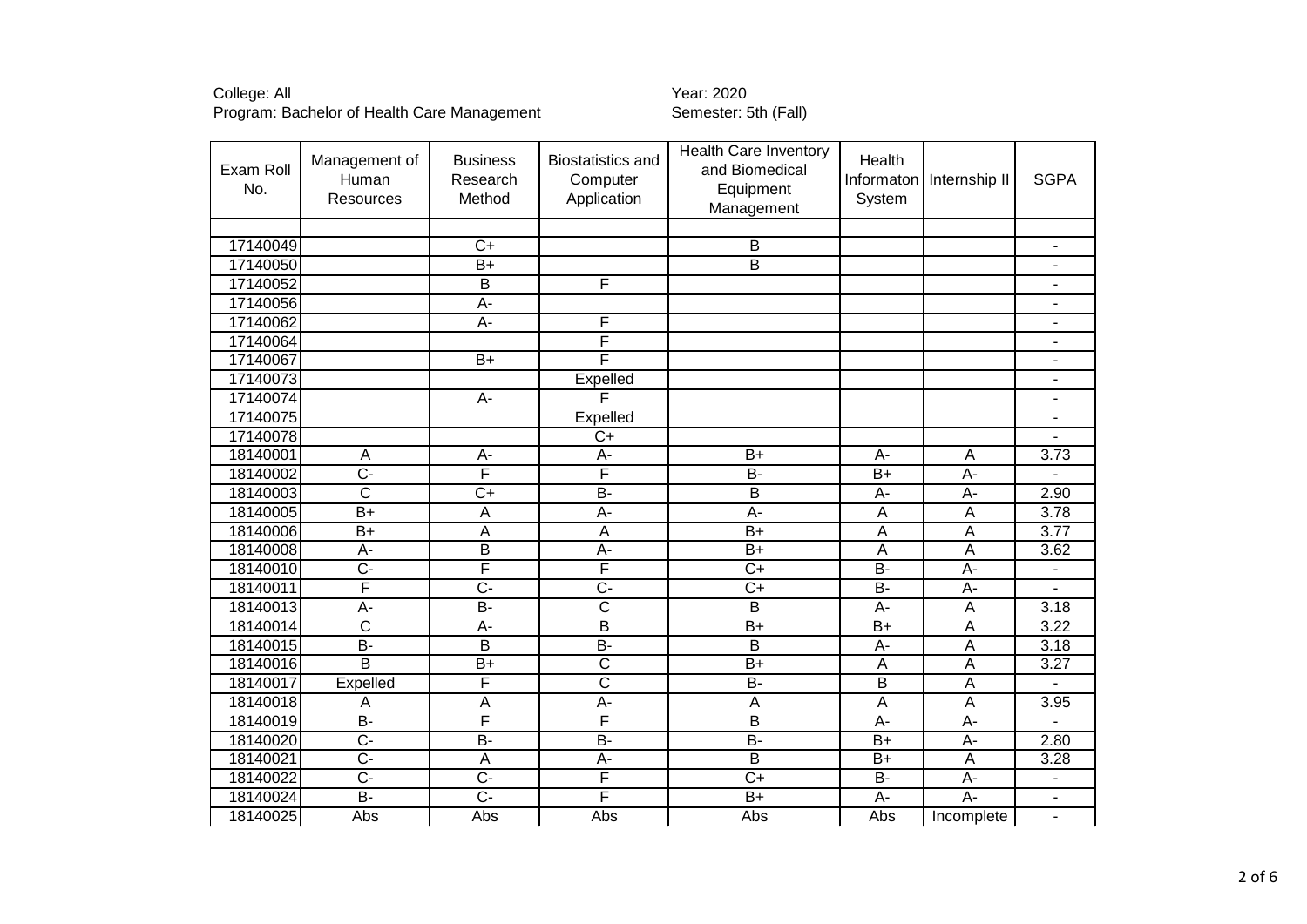| Exam Roll<br>No. | Management of<br>Human<br><b>Resources</b> | <b>Business</b><br>Research<br>Method | <b>Biostatistics and</b><br>Computer<br>Application | <b>Health Care Inventory</b><br>and Biomedical<br>Equipment<br>Management | Health<br>Informaton<br>System | Internship II  | <b>SGPA</b>    |
|------------------|--------------------------------------------|---------------------------------------|-----------------------------------------------------|---------------------------------------------------------------------------|--------------------------------|----------------|----------------|
|                  |                                            |                                       |                                                     |                                                                           |                                |                |                |
| 18140027         | <b>B-</b>                                  | $A -$                                 | $B+$                                                | $B+$                                                                      | A-                             | A              | 3.45           |
| 18140028         | $\overline{\text{C}}$                      | $\overline{B}$                        | F                                                   | B                                                                         | A-                             | A              | $\blacksquare$ |
| 18140029         | $\overline{C}$                             | $\overline{\text{c}}$                 | F                                                   | B                                                                         | $B+$                           | A              |                |
| 18140030         | $\overline{C}$                             | $\overline{\text{c}}$                 | $\overline{C}$                                      | $\overline{C+}$                                                           | $B+$                           | $A -$          | 2.45           |
| 18140031         | $\overline{\mathsf{B}}$                    | $\overline{B}$                        | $\overline{C}$                                      | B                                                                         | A                              | $\overline{A}$ | 3.17           |
| 18140032         | $\overline{B}$                             | A                                     | $\overline{B}$                                      | A-                                                                        | A                              | $\overline{A}$ | 3.57           |
| 18140033         | $B+$                                       | A                                     | $\overline{C+}$                                     | A-                                                                        | Α                              | $\overline{A}$ | 3.55           |
| 18140034         | $\overline{C}$ -                           | $\overline{B}$                        | $\overline{\text{c}}$                               | $\overline{B}$                                                            | B                              | $\overline{A}$ | 2.73           |
| 18140035         | $\overline{\text{c}}$                      | $B -$                                 | $\overline{C+}$                                     | $\overline{B}$                                                            | $B+$                           | A-             | 2.83           |
| 18140036         | $\overline{\text{c}}$                      | $\overline{C}$                        | F                                                   | $\overline{B+}$                                                           | $B+$                           | $\overline{A}$ |                |
| 18140037         | F                                          | F                                     | F                                                   | F                                                                         | $\overline{B}$                 | $A -$          |                |
| 18140038         | B                                          | $A -$                                 | A-                                                  | $\overline{B}$                                                            | A-                             | $\overline{A}$ | 3.52           |
| 18140040         | Α                                          | Α                                     | $\overline{A}$                                      | A                                                                         | A                              | A              | 4.00           |
| 18140041         | Α                                          | $B+$                                  | $A -$                                               | $\overline{B}$                                                            | Α                              | $\overline{A}$ | 3.62           |
| 18140042         | F                                          | $\overline{C}$                        | F                                                   | F                                                                         | $\overline{B}$                 | $\overline{A}$ |                |
| 18140045         | <b>B-</b>                                  | A                                     | B                                                   | <b>B-</b>                                                                 | $A-$                           | $\overline{A}$ | 3.35           |
| 18140046         | A                                          | $\overline{A}$                        | $\overline{A}$                                      | A-                                                                        | A                              | $\overline{A}$ | 3.95           |
| 18140047         | $\overline{C+}$                            | $\overline{C}$ -                      | F                                                   | $B+$                                                                      | $\overline{C+}$                | $\overline{A}$ |                |
| 18140048         | A                                          | A                                     | $\overline{A}$                                      | $B+$                                                                      | Α                              | $\overline{A}$ | 3.88           |
| 18140049         | $\overline{\mathsf{B}}$                    | $\overline{C}$                        | $B+$                                                | $\overline{B}$                                                            | Α                              | $\overline{A}$ | 3.22           |
| 18140050         | $\overline{\mathsf{B}}$                    | $B+$                                  | $\overline{B}$                                      | $\overline{B+}$                                                           | A                              | $\overline{A}$ | 3.38           |
| 18140051         | <b>B-</b>                                  | $B+$                                  | F                                                   | $C+$                                                                      | $B+$                           | $\overline{A}$ |                |
| 18140052         | A-                                         | A                                     | $\overline{\text{c}}$                               | $\overline{B+}$                                                           | A                              | A              | 3.50           |
| 18140053         | <b>B-</b>                                  | $A -$                                 | $B -$                                               | <b>B-</b>                                                                 | A-                             | $\overline{A}$ | 3.25           |
| 18140054         | A-                                         | Α                                     | $\overline{A}$                                      | A                                                                         | A                              | A              | 3.95           |
| 18140055         | $B+$                                       | A-                                    | $C+$                                                | $\overline{B+}$                                                           | A                              | $\overline{A}$ | 3.43           |
| 18140056         | $B+$                                       | $B+$                                  | $\overline{C}$                                      | $B+$                                                                      | A-                             | $\overline{A}$ | 3.27           |
| 18140057         | B                                          | $B+$                                  | B-                                                  | B                                                                         | A                              | $\overline{A}$ | 3.33           |
| 18140058         | $\overline{B+}$                            | A-                                    | $\overline{B}$                                      | A-                                                                        | A                              | A              | 3.62           |
| 18140059         | A-                                         | A-                                    | $\overline{B}$                                      | $B+$                                                                      | A                              | $\overline{A}$ | 3.57           |
| 18140060         | $\overline{\text{c}}$                      | $C+$                                  | F                                                   | $\overline{C}$                                                            | $B+$                           | A              |                |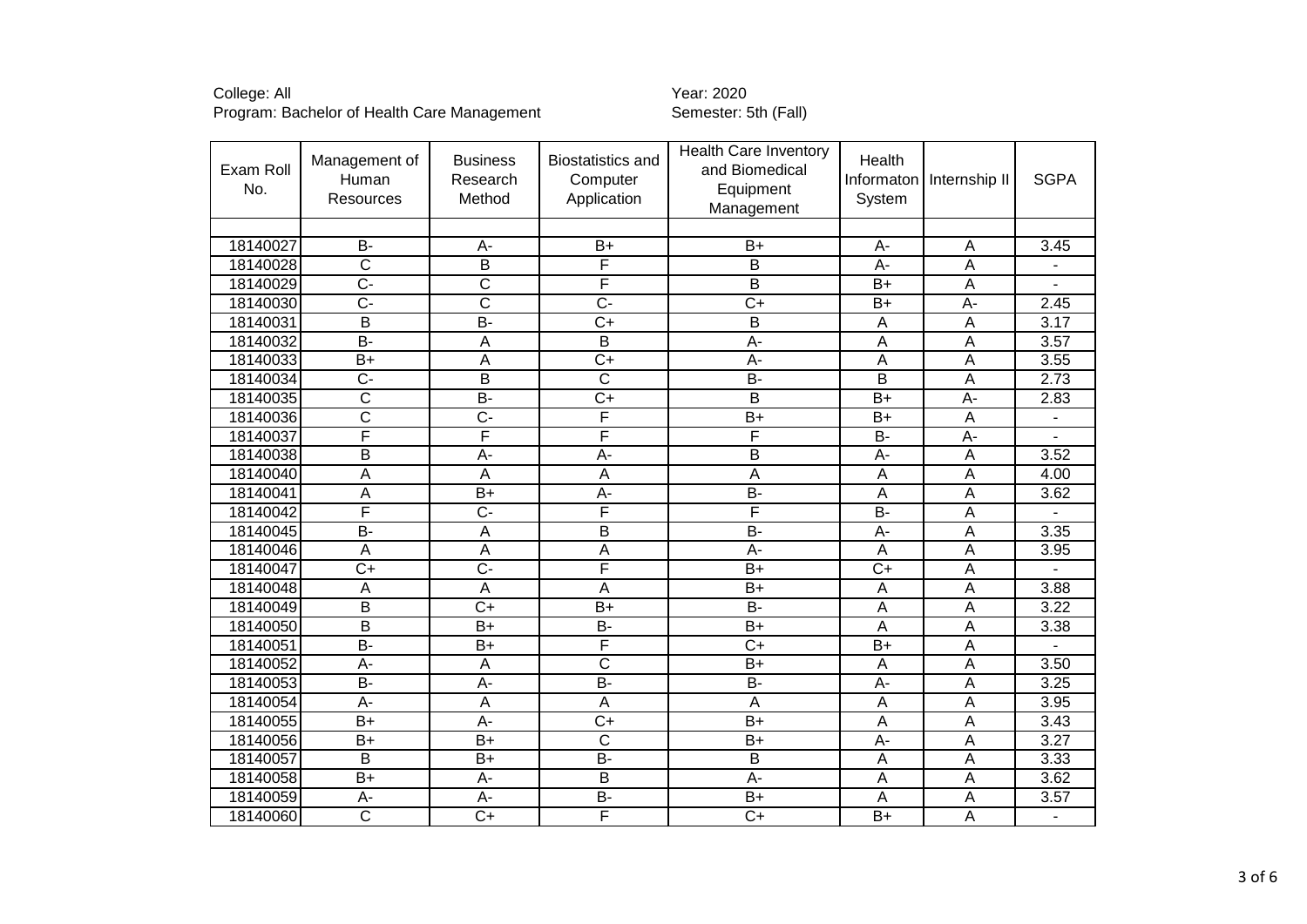College: All<br>Program: Bachelor of Health Care Management Transference Semester: 5th (Fall) Program: Bachelor of Health Care Management

| Exam Roll<br>No. | Management of<br>Human<br>Resources | <b>Business</b><br>Research<br>Method | <b>Biostatistics and</b><br>Computer<br>Application | <b>Health Care Inventory</b><br>and Biomedical<br>Equipment<br>Management | Health<br>Informaton<br>System | Internship II  | <b>SGPA</b>       |
|------------------|-------------------------------------|---------------------------------------|-----------------------------------------------------|---------------------------------------------------------------------------|--------------------------------|----------------|-------------------|
|                  |                                     |                                       |                                                     |                                                                           |                                |                |                   |
| 18140061         | A-                                  | $B+$                                  | F                                                   | A-                                                                        | А-                             | A              |                   |
| 18140062         | $\overline{\mathsf{B}}$             | A-                                    | $\overline{B}$                                      | $\overline{B+}$                                                           | Α                              | A              | 3.45              |
| 18140063         | B                                   | <b>B-</b>                             | $\mathsf{C}$                                        | Β                                                                         | A-                             | $\overline{A}$ | 3.07              |
| 18140065         | $B+$                                | A-                                    | $\overline{\text{c}}$                               | $B+$                                                                      | Α                              | A              | 3.38              |
| 18140066         | $A -$                               | Ā                                     | $\overline{B+}$                                     | $\overline{A}$ -                                                          | A                              | $\overline{A}$ | 3.78              |
| 18140067         | <b>B-</b>                           | $B+$                                  | $B -$                                               | B                                                                         | Α                              | $\overline{A}$ | 3.28              |
| 18140068         | A-                                  | Α                                     | $\overline{C+}$                                     | A-                                                                        | Α                              | $\overline{A}$ | 3.62              |
| 18140069         | $\overline{B}$                      | $\overline{\mathsf{B}}$               | $\overline{C+}$                                     | $\overline{\mathsf{B}}$                                                   | $A -$                          | $\overline{A}$ | 3.22              |
| 18140070         | $\overline{B}$                      | $\overline{C+}$                       | $\overline{\text{c}}$                               | <b>B-</b>                                                                 | B                              | $\overline{A}$ | 2.83              |
| 18140071         | $\overline{A}$                      | A-                                    | A-                                                  | A-                                                                        | A                              | A              | 3.85              |
| 18140072         | $\overline{A}$                      | Α                                     | $B+$                                                | Α                                                                         | A                              | A              | 3.88              |
| 18140073         | A-                                  | $\overline{B}$                        | $C+$                                                | B                                                                         | A-                             | A              | 3.28              |
| 18140074         | $B+$                                | $B+$                                  | $\overline{B}$                                      | $B+$                                                                      | A                              | $\overline{A}$ | 3.48              |
| 18140075         | B-                                  | $C+$                                  | F                                                   | B                                                                         | Α                              | $\overline{A}$ |                   |
| 18140076         | A-                                  | $B+$                                  | $\overline{B}$                                      | $B+$                                                                      | Α                              | $\overline{A}$ | 3.50              |
| 18140077         | $B+$                                | B                                     | $\overline{C}$                                      | B                                                                         | $A -$                          | $\overline{A}$ | 3.17              |
| 18140078         | $\overline{B}$                      | A-                                    | $\overline{B}$                                      | A-                                                                        | Α                              | $\overline{A}$ | $\overline{3.67}$ |
| 18140079         | B                                   | $\overline{B+}$                       | $\overline{B}$                                      | $\overline{B+}$                                                           | A                              | $\overline{A}$ | 3.38              |
| 18140080         | <b>B-</b>                           | <b>B-</b>                             | $\overline{C}$                                      | $B+$                                                                      | Α                              | $\overline{A}$ | 3.12              |
| 18140081         | $\overline{\mathsf{B}}$             | $\overline{C+}$                       | $\overline{\text{c}}$                               | $\overline{\mathsf{B}}$                                                   | Α                              | A              | 3.05              |
| 18140082         | A                                   | $B+$                                  | $C+$                                                | A-                                                                        | Α                              | $\overline{A}$ | 3.55              |
| 18140083         | $\overline{B}$                      | $B+$                                  | $\overline{C}$                                      | B                                                                         | A                              | $\overline{A}$ | 3.22              |
| 18140084         | $\overline{\text{c}}$               | $\overline{\mathsf{C}}$               | F                                                   | $\overline{B}$                                                            | $\overline{B+}$                | $\overline{A}$ |                   |
| 18140085         | $\overline{\text{c}}$               | $\overline{\text{c}}$                 | F                                                   | $\overline{\text{c}}$                                                     | $B+$                           | $A -$          |                   |
| 18140086         | A-                                  | A-                                    | $\overline{\text{c}}$                               | B                                                                         | A                              | $\overline{A}$ | 3.40              |
| 18140087         | B-                                  | $C+$                                  | F                                                   | $\overline{C}$                                                            | $B+$                           | A              |                   |
| 18140088         | $B+$                                | <b>B-</b>                             | $\overline{C}$                                      | $\overline{C}$                                                            | A-                             | A-             | 2.85              |
| 18140089         | $B+$                                | A-                                    | $B+$                                                | $C+$                                                                      | A                              | A-             | 3.38              |
| 18140090         | $\overline{C}$                      | $\overline{C}$                        | F                                                   | $\overline{\text{c}}$                                                     | $B+$                           | A-             |                   |
| 18140091         | A-                                  | $B+$                                  | F                                                   | <b>B-</b>                                                                 | Α                              | A-             |                   |
| 18140092         | A                                   | B                                     | $\overline{C}$                                      | B-                                                                        | A                              | $\mathsf{A}$   | 3.33              |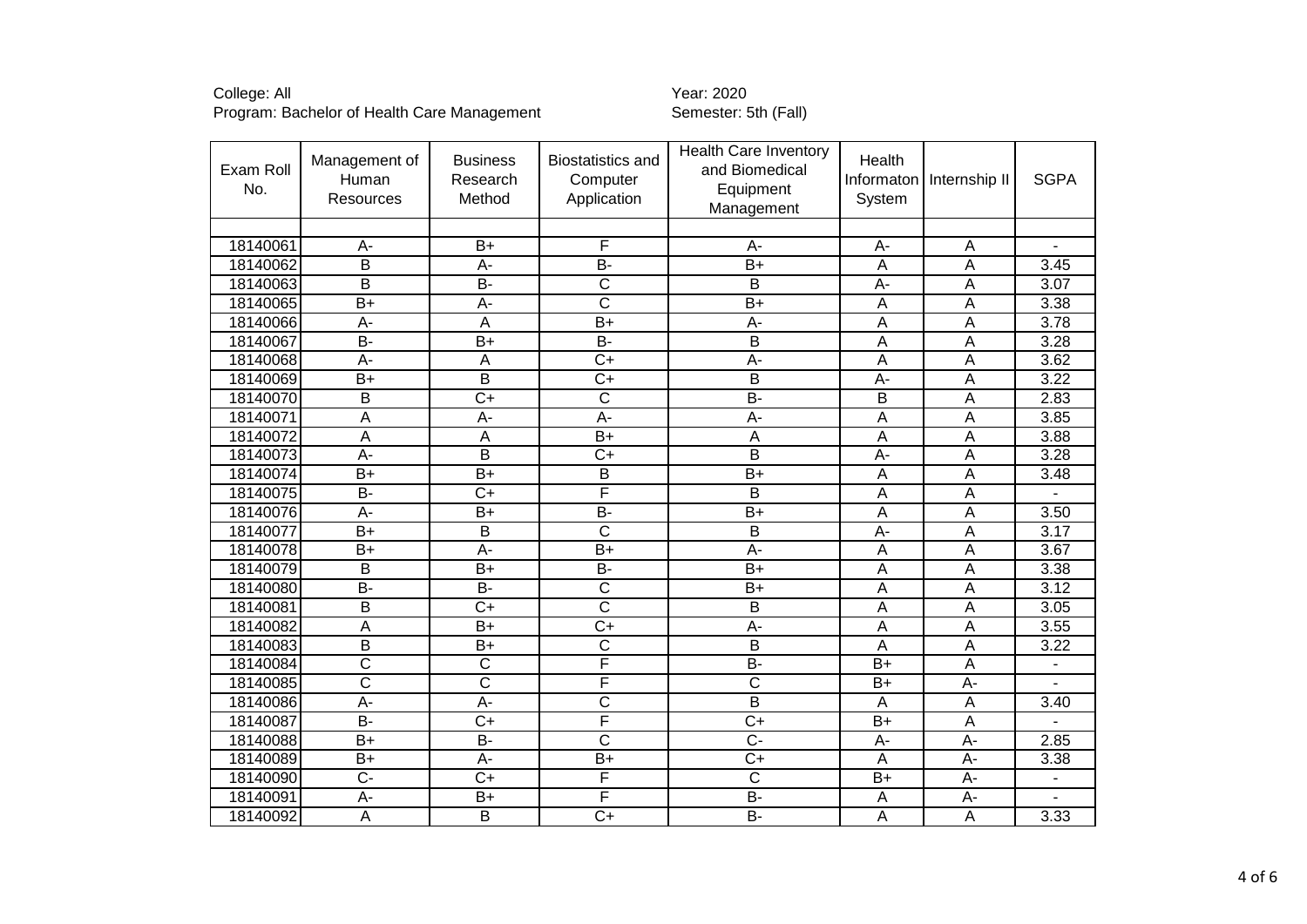| Exam Roll<br>No. | Management of<br>Human<br><b>Resources</b> | <b>Business</b><br>Research<br>Method | <b>Biostatistics and</b><br>Computer<br>Application | <b>Health Care Inventory</b><br>and Biomedical<br>Equipment<br>Management | Health<br>System      | Informaton   Internship II | <b>SGPA</b>    |
|------------------|--------------------------------------------|---------------------------------------|-----------------------------------------------------|---------------------------------------------------------------------------|-----------------------|----------------------------|----------------|
| 18140093         | A-                                         | A                                     | Α                                                   | A-                                                                        | A                     | A                          | 3.90           |
| 18140094         | $\overline{A}$ -                           | $\overline{\mathsf{B}}$               | $\overline{\text{c}}$                               | $\overline{A}$ -                                                          | $\overline{A}$ -      | Α                          | 3.35           |
| 18140095         | B-                                         | $B -$                                 | F                                                   | $B+$                                                                      | $B+$                  | $\overline{A}$             |                |
| 18140096         | $\overline{B}$                             | $\overline{B+}$                       | F                                                   | B                                                                         | $B+$                  | A-                         | $\blacksquare$ |
| 18140097         | F                                          | F                                     | Abs                                                 | $\overline{C}$                                                            | $\overline{C}$        | $\overline{A}$             |                |
| 18140098         | $B+$                                       | $\overline{A}$                        | $\overline{C}$                                      | $B+$                                                                      | A                     | $\overline{A}$             | 3.38           |
| 18140099         | $B+$                                       | $\overline{A}$                        | <b>B-</b>                                           | $B+$                                                                      | A-                    | A                          | 3.50           |
| 18140100         | Abs                                        | $\overline{C}$ -                      | Abs                                                 | F                                                                         | $\overline{\text{c}}$ | Incomplete                 |                |
| 18140101         | A-                                         | $\overline{A}$                        | $\overline{\text{c}}$                               | $B+$                                                                      | A-                    | A-                         | 3.40           |
| 18140102         | A                                          | $\overline{A}$                        | $\overline{A}$                                      | $A -$                                                                     | A                     | A                          | 3.90           |
| 18140103         | Abs                                        | $\overline{B+}$                       | F                                                   | $\overline{\mathsf{B}}$                                                   | $\overline{B+}$       | $A -$                      |                |
| 18140104         | B                                          | $\overline{A}$                        | F                                                   | $\overline{B}$                                                            | A-                    | $A -$                      |                |
| 18140105         | $\overline{B}$                             | $\overline{B+}$                       | F                                                   | $\overline{B}$                                                            | $B+$                  | $A -$                      |                |
| 18140106         | $A -$                                      | $\overline{A}$                        | В                                                   | $\overline{A}$                                                            | A                     | $\overline{A}$             | 3.78           |
| 18140107         | A-                                         | $\overline{A}$                        | $\overline{\text{c}}$                               | $B+$                                                                      | $A -$                 | $\overline{A}$             | 3.45           |
| 18140108         | $\overline{B}$                             | $\overline{A}$ -                      | $\overline{\text{c}}$                               | $\overline{B}$                                                            | $\overline{A}$        | A                          | 3.23           |
| 18140109         | $B -$                                      | $\overline{B}$                        | F                                                   | $\overline{C+}$                                                           | $\overline{B+}$       | $A -$                      |                |
| 18140110         | B                                          | A-                                    | $\overline{\text{c}}$                               | $B+$                                                                      | A-                    | $A -$                      | 3.23           |
| 18140111         | $\overline{C}$ -                           | $B -$                                 | F                                                   | $C+$                                                                      | $\overline{B}$        | A-                         |                |
| 18140113         | $\overline{C}$                             | $\overline{B}$                        | F                                                   | $\overline{\mathsf{C}}$                                                   | $\overline{C}$        | $A -$                      |                |
| 18140114         | A-                                         | A                                     | B                                                   | A-                                                                        | A                     | A                          | 3.73           |
| 18140115         | B-                                         | $\overline{C}$                        | F                                                   | $\overline{B}$                                                            | $B+$                  | $A -$                      |                |
| 18140116         | $\overline{\text{c}}$                      | $\overline{C+}$                       | F                                                   | $\overline{C+}$                                                           | $\overline{B+}$       | $A -$                      | $\blacksquare$ |
| 18140117         | $\overline{A}$                             | $A -$                                 | F                                                   | $\overline{B+}$                                                           | $\overline{A}$        | $\overline{A}$             |                |
| 18140118         | $\overline{B}$                             | $\overline{C+}$                       | F                                                   | $\overline{B}$                                                            | $B+$                  | $A -$                      |                |
| 18140119         | $\overline{A}$                             | $\overline{A}$ -                      | $\overline{C}$                                      | A-                                                                        | A                     | Α                          | 3.57           |
| 18140120         | $\overline{B}$                             | $\overline{B}$                        | F                                                   | $\overline{C+}$                                                           | $\overline{B+}$       | $A -$                      |                |
| 18140122         | $\overline{A}$                             | A-                                    | F                                                   | $B+$                                                                      | A-                    | A                          |                |
| 18140123         | $\overline{A}$                             | $B+$                                  | $\overline{B}$                                      | A-                                                                        | $\overline{A}$        | Α                          | 3.52           |
| 18140124         | A-                                         | $\overline{B+}$                       | A-                                                  | $\overline{B}$                                                            | A-                    | A                          | 3.57           |
| 18140125         | $\overline{B}$                             | $B+$                                  | $\overline{C}$ -                                    | $\overline{B}$                                                            | $A -$                 | $A -$                      | 3.07           |